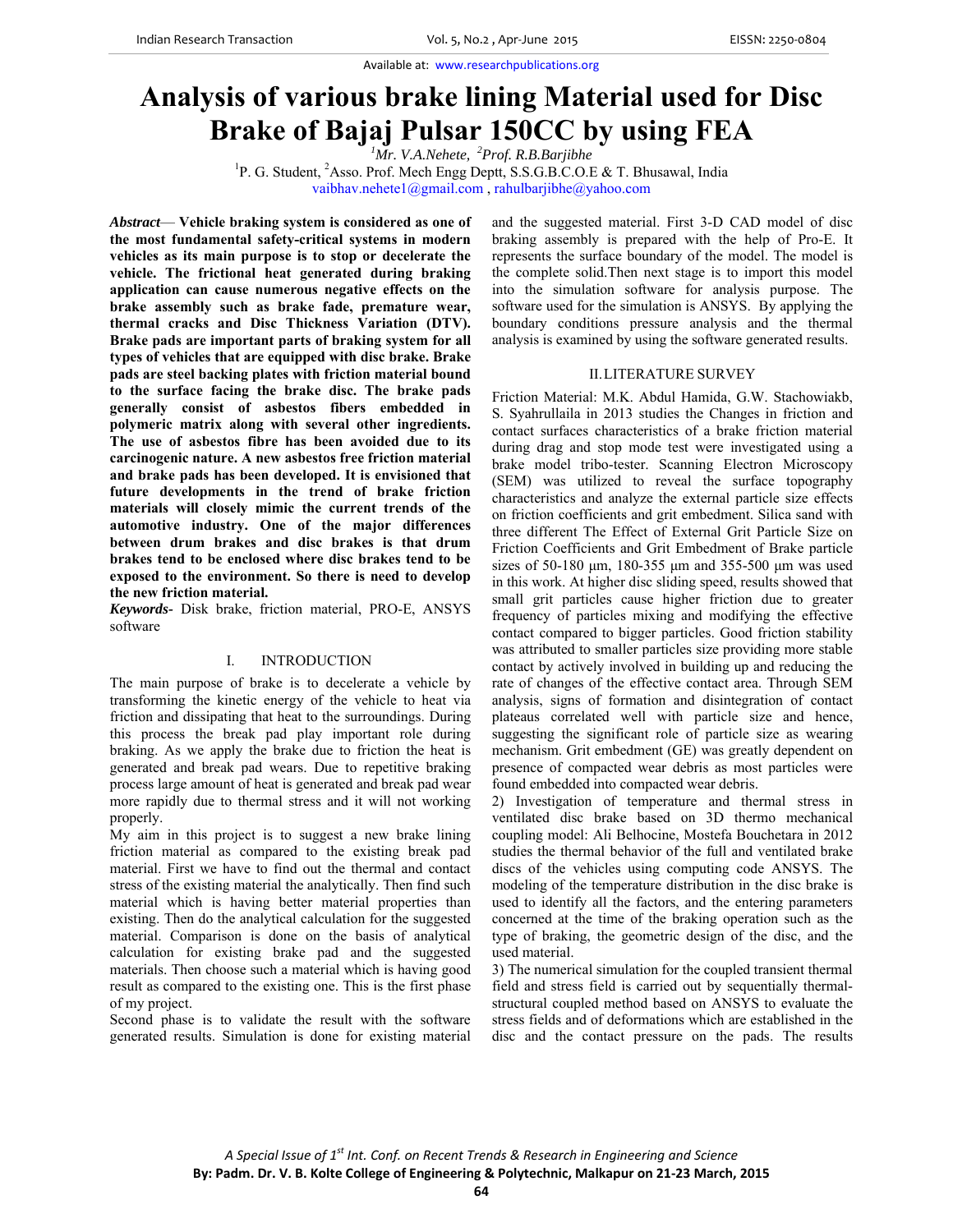obtained by the simulation are satisfactory compared with those of the specialized literature.

Experimental and Simulated Studies on Temperature Distribution for Various Disc Brakes: D.Murali Mohan Rao, Dr. C. L. V. R. S. V. Prasad, Ramakrishna in 2013 studies the Vehicle braking system is considered as one of the most fundamental safety-critical systems in modern vehicles as its main purpose is to stop or decelerate the vehicle. The frictional heat generated during braking application can cause numerous negative effects on the brake assembly such as brake fade, premature wear, thermal cracks and Disc Thickness Variation (DTV). In the past, surface roughness and wear at the pad interface have rarely been considered in studies of thermal analysis of a disc brake assembly using finite element method. The ventilated pad-disc brake assembly is built by a 3D model with a thermo-mechanical coupling boundary condition and multi-body model technique. The numerical simulation for the coupled transient thermal field and stress field is carried out by sequentially thermal-structural coupled method based on ANSYS to evaluate the stress fields and of deformations which are established in the disc which is another significant aspect in this research.

4) Design and Analysis of Disc Brake: Swapnil R. Abhang, D.P.Bhaskar in 2014 Each single system has been studied and developed in order to meet safety requirement. Instead of having air bag, good suspension systems, good handling and safe cornering, there is one most critical system in the vehicle which is brake systems. Without brake system in the vehicle will put a passenger in unsafe position. Therefore, it is must for all vehicles to have proper brake system. In this paper carbon ceramic matrix disc brake material use for calculating normal force, shear force and piston force, also calculating the brake distance of disc brake. The standard disc brake two wheelers model using in Ansys and done the Thermal analysis and Modal analysis also calculate the deflection and Heat flux, Temperature of disc brake model.

5) Optimization of a Non Asbestos Semi metallic Disc brake pad formulation with respect to friction and wear: M.A.Sai Balaji, Dr. K.Kalaichelvan in 2012 studies A semi metallic friction formulation consisting of Zircosil, barites, Copper fiber, synthetic graphite, NBR (Nitrile Butadiene rubber), steel wool and Alkyl benzene modified phenolic resin with acceptable friction coefficient and low wear was developed using Golden Section approach to search the optimal weight fraction of each ingredient in the formulations.

# III. THEORY

## *3.1 Characteristics required for brake linear*

The material use for the brake lining should have the following characteristics:

- 1. It should have high coefficient of friction with minimum fading.
- 2. It should have low wear rate.
- 3. It should have high heat resistance.
- 4. It should have high heat dissipation capacity.
- 5. It should have adequate mechanical strength.
- 6. It should not be affected by moisture and oil.

| TABLE 1                                              |             |               |  |  |
|------------------------------------------------------|-------------|---------------|--|--|
| <b>Material Properties of Rotor and Existing Pad</b> |             |               |  |  |
|                                                      | Cast Iron   |               |  |  |
| Properties                                           | (DISC)      | Existing pad  |  |  |
| Density                                              | 7.4 $g/cm3$ | 2.58 $g/cm^3$ |  |  |
| Young's modulus<br>Œ                                 | 130 GPa     | 72.9 GPa      |  |  |
| Poisson's ratio                                      | 0.27        | 0.22          |  |  |
| Thermal<br>conductivity                              | 55 W/m K    | $1.3$ W/m K   |  |  |
| Specific Heat                                        | 447 J/Kg K  | $810$ J/Kg K  |  |  |
| Coefficient of<br>thermal<br>expansion               | 10 e- $6/K$ | 5.4 e-6 /K    |  |  |

*3.2 ANSYS Result of Existing material of Disc brake* 



**Fig 3.1: Total Deformation induced in Non Asbestos Semi Metallic** 



**Fig 3.2: Equivalent Stress induced in Non Asbestos Semi Metallic**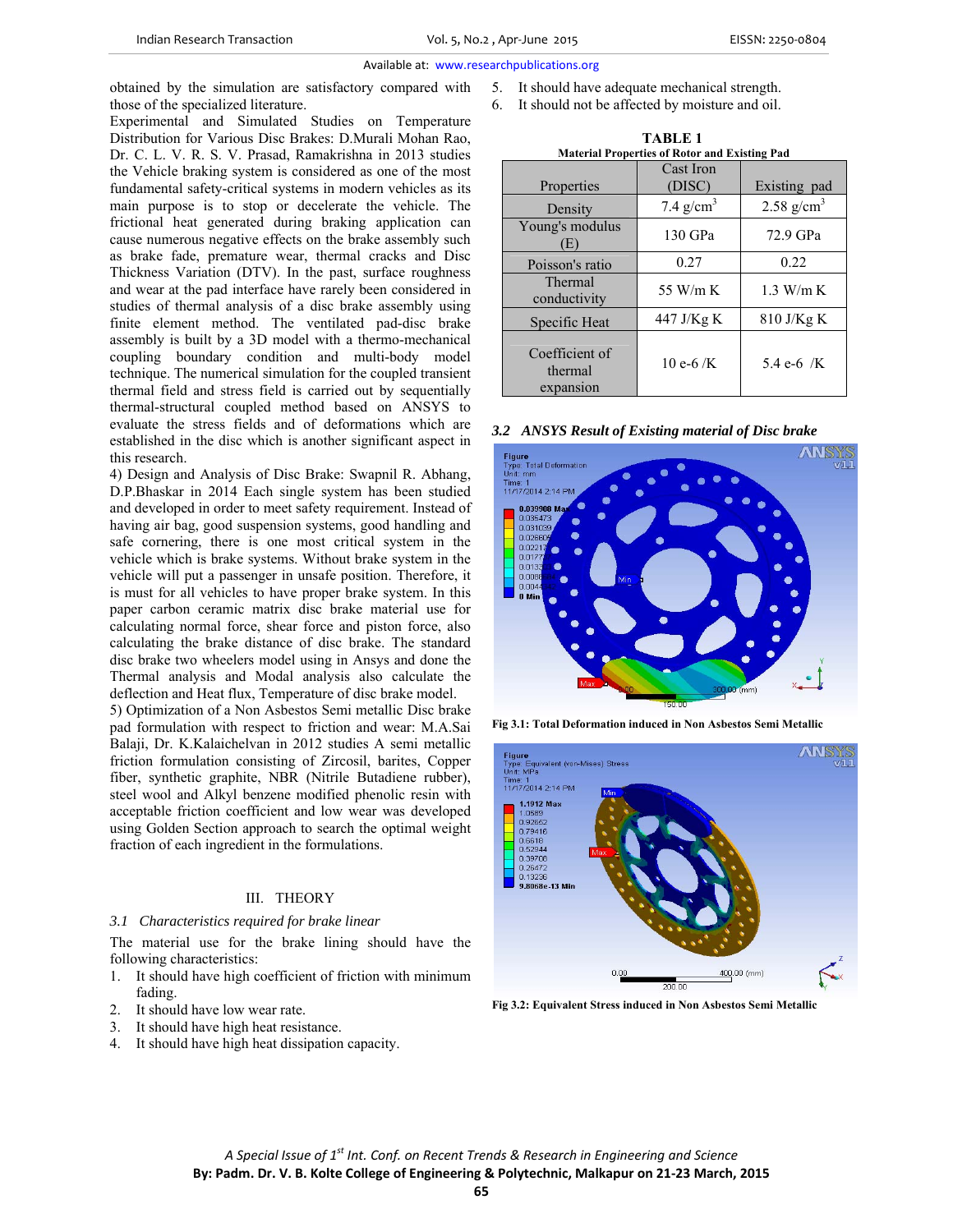

**Fig 3.3: Shear Stress induced in Non Asbestos Semi Metallic** 



**Fig 3.4: Strain Energy Loss in Non Asbestos Semi Metallic** 



**Fig 3.5: Frictional Stress Induced in Non Asbestos Semi Metallic** 

## *3.3 Material Selection Type*

As discuss earlier in the research methodology, before 1970 most of the car makers were made of an asbestos material because its ability to quickly dissipate the heat and the durability brake pad.

 There are two basic types of replacement linings being used in today's marketplace. Although most manufacturers like to keep their recipe hidden from their competitors, and up to 20 different ingredients are blended into proprietary linings, all fall into one of two categories.

## *3.3.1 Semi-Metallic Pad*

In semi-metallic pad contains the mixture of metallic and organic ingredients and the non asbestos organic contains only the minerals fibres. The semi-metallic pads are made of hard resin matrix with the steel fibre. also it will have the following disadvantages.

- a) It wears the brake disc/ rotors.
- b) It also creates brake sequel/noise.

## *3.3.2 Non-Asbestos Organic*

Both low metallic and non-metallic brake linings are frequently called non-asbestos organic (NAO). In nonasbestos organic brake pad contains the composition of polymer/ceramic/mineral fibres such as glass fibre, armide fibre. By using the appropriate composition the mechanical properties of these types of the brake pad increases. Also it covers the disadvantages as in semi-metallic brake linear.

## *3.4 Material Selection Procedure*

These materials having a lower density and higher thermal conductivity as compared to the conventionally used gray cast irons are expected to result in weight reduction of up to 50 – 60 % in brake systems Since brake disc or rotor is a crucial component from safety point of view, materials used for brake systems should have stable and reliable frictional and wear properties under varying conditions of load, velocity, temperature and environment, and high durability. The most important consideration is the ability of the brake disc material to withstand high friction and less abrasive wear. Another requirement is to withstand the high temperature that evolved due to friction. The brake disc must have enough thermal storage capacity to prevent distortion or cracking from thermal stress until the heat can be dissipated. This is not particularly important in a single stop but it is crucial in the case of repeated stops from high speed.

The material selection is done on the basis of strength, strength, higher friction coefficient, wear resistant, light weight, and good thermal capacity and economically viable. Following are the non-asbestos organic suggested materials

# *3.4.1 Carbon reinforced fibre*

Carbon fibre reinforced plastics (CFRP) are used in various fields due to their high specific modulus and strength. Carbon fibres have high thermal conductivity, their composites are expected to be used as heat control materials. Carbon materials with covalently bonded atoms possess very high specific strengths and retain this strength at high temperatures in the temperature range over  $1500^{\circ}$ C. Over the past three decades, carbon fibres have proved to be the main reinforcement for advanced composites for a wide range of applications.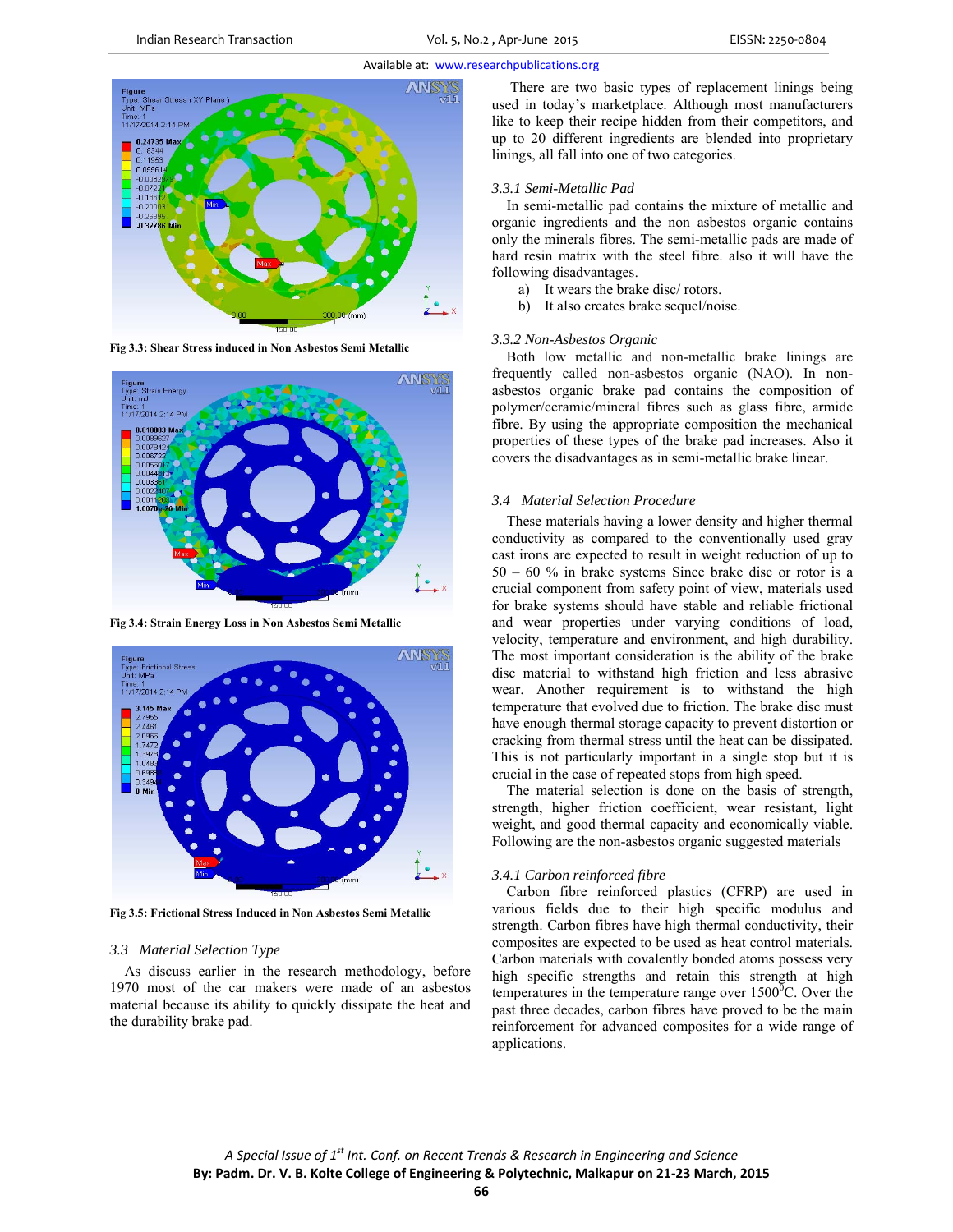Carbon fibres are a few microns thick light weight, very strong and stiff black synthetic fibres with long aromatic molecular chains comprising mainly carbon. These fibres are capable of maintaining their structure and properties under extreme conditions of temperature and pressure, fluids etc. and therefore can be used with all types of matrices, polymer, ceramic and metal, employing different composite processing techniques.

 The properties of interest are strength and stiffness, fracture toughness, frictional properties, thermal conductivity and resistance to oxidation at high temperatures. both reinforcement and matrix, are likely to undergo a change in properties during processing as influenced by heat treatment temperature, differential dimensional changes, thermal stresses etc. For the comparison with the existing brake pad carbon reinforced fibre shows good thermal properties hence, we choose this material as alternative.







**Fig 3.8: Shear Stress Induced in Carbon reinforced fibre** 



 **Fig: 3.9 Strain Energy Loss in Carbon reinforced fibre** 



**Fig: 3.10 Frictional Stress Induced in Carbon reinforced fibre** 

#### *3.4.2 Ceramic*

Ceramic brake pads are generally a term for a group of pads known as NAO or non asbestos organic pads. Ceramic fibres are a relatively new addition in brake. They are typically made of various metal oxides such as alumina as well as carbides such as silicon carbide. With a high thermal resistance melting points ranging from 1850 to 3000 °C light weight and high strength they are very suitable as reinforcing fibres. Their high strength–weight ratio means that they are preferred over metallic fibres which are much heavier.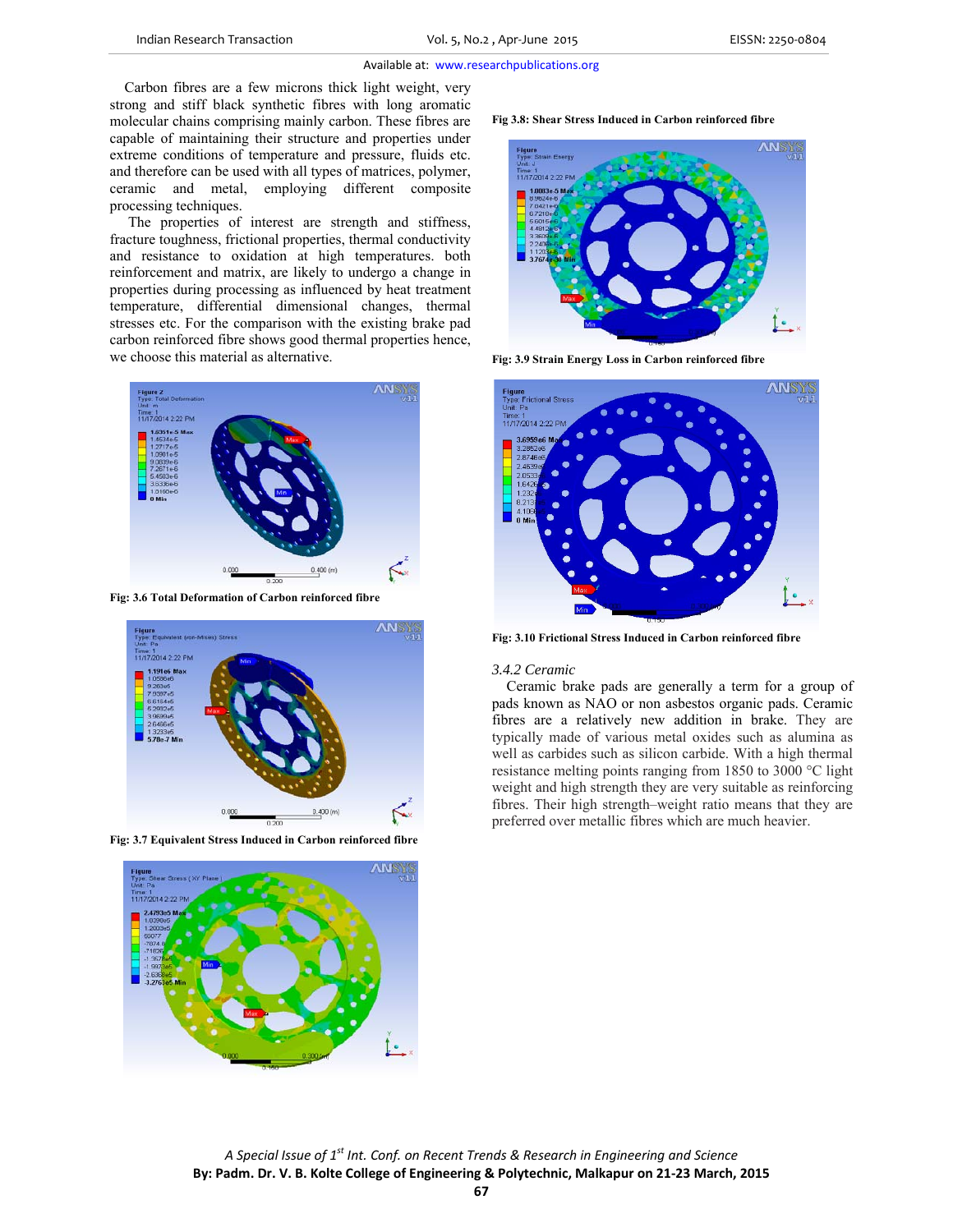Indian Research Transaction Vol. 5, No.2 , Apr‐June 2015 EISSN: 2250‐0804



**Fig 3.11: Total Deformation Of Ceramic Fibre Brake Pad** 



**Fig 3.12: Equivalent Stress Induced in Ceramic Fibre Brake Pad** 



**Fig 3.13: Shear stress Induced in Ceramic Fibre Brake Pad** 



**Fig 3.14: Strain Energy Loss in Ceramic Fibre Brake Pad** 



**Fig 3.15 : Frictional Stress Induced in Ceramic Fibre Brake Pad** 

# IV. RESULT AND DISCUSSION

The results obtained from the above Finite Element Analysis of different materials are collected and make it in tabulated form.

| TABLE 2                                                             |
|---------------------------------------------------------------------|
| Results for Non Asbestos Semi Metallic, S2 Glass Fiber and S2 Glass |
| Fiber                                                               |

|                          | <b>Existing</b><br><b>Material</b><br>(Non<br>Asbestos<br>Semi<br>Metallic) | <b>S2 Glass</b><br><b>Fiber</b> | Carbon<br><b>Reinforce</b><br>ment<br>Fiber |
|--------------------------|-----------------------------------------------------------------------------|---------------------------------|---------------------------------------------|
| Young's<br>Modulus $(E)$ | 110000                                                                      | 86900                           | 100000                                      |
| Poisson's<br>Ratio(v)    | 0.28                                                                        | 0.28                            | 0.3                                         |
| Density $(\rho)$         | 7.20E-06                                                                    | 2.40E-06                        | 2.10E-06                                    |
|                          |                                                                             |                                 |                                             |

**68**